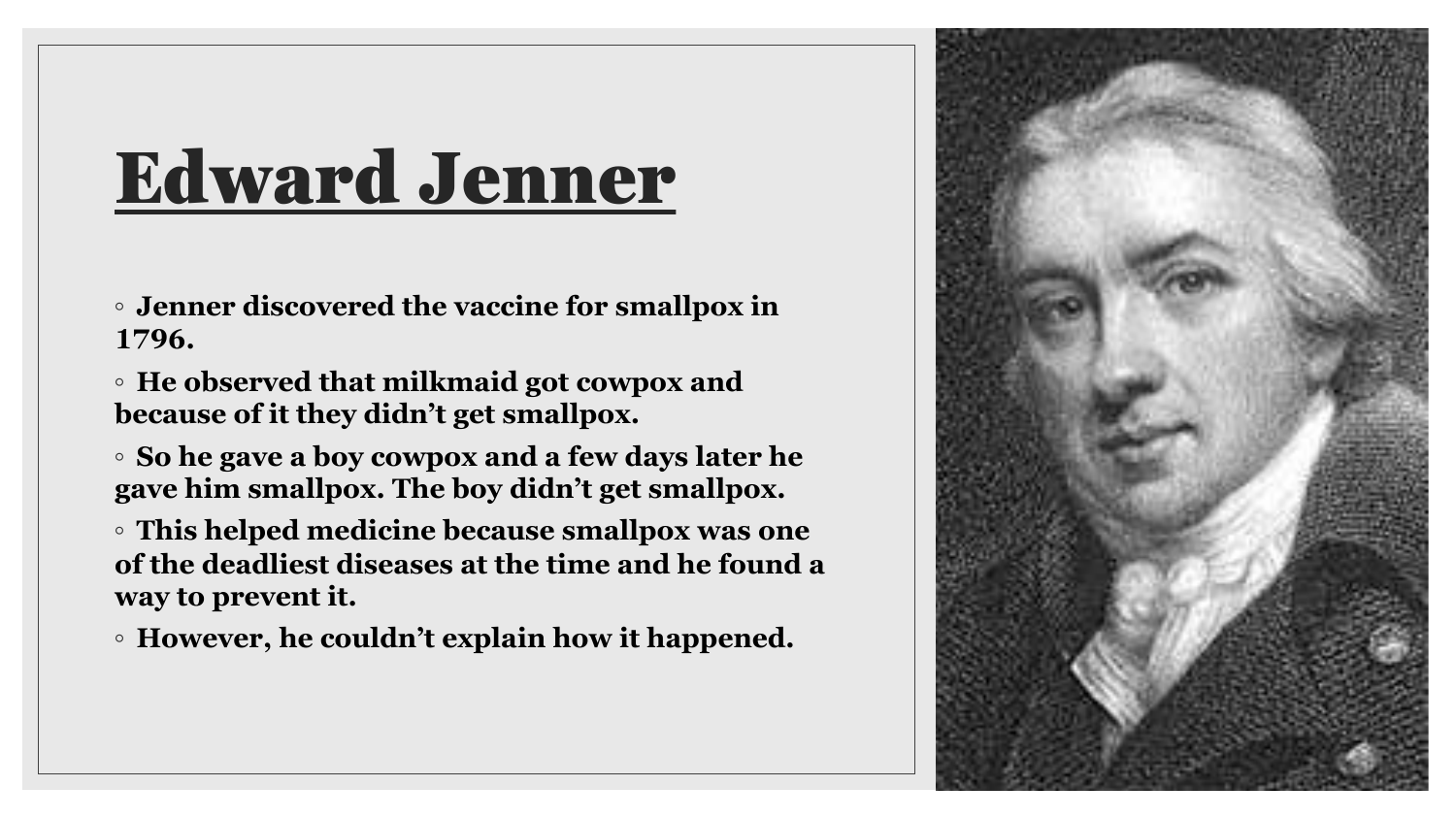#### Edwin Chadwick

- **Chadwick was asked to report on the conditions of the poor in 1842.**
- **He concluded poverty was caused by ill health.**
- **In his report he said towns should provide a pure water supply, appoint a Medical Officer of Health, and organise drainage and refuse collection.**
- **This didn't improve medicine because what he suggested only happened in 1875 with the second Public Health Act.**

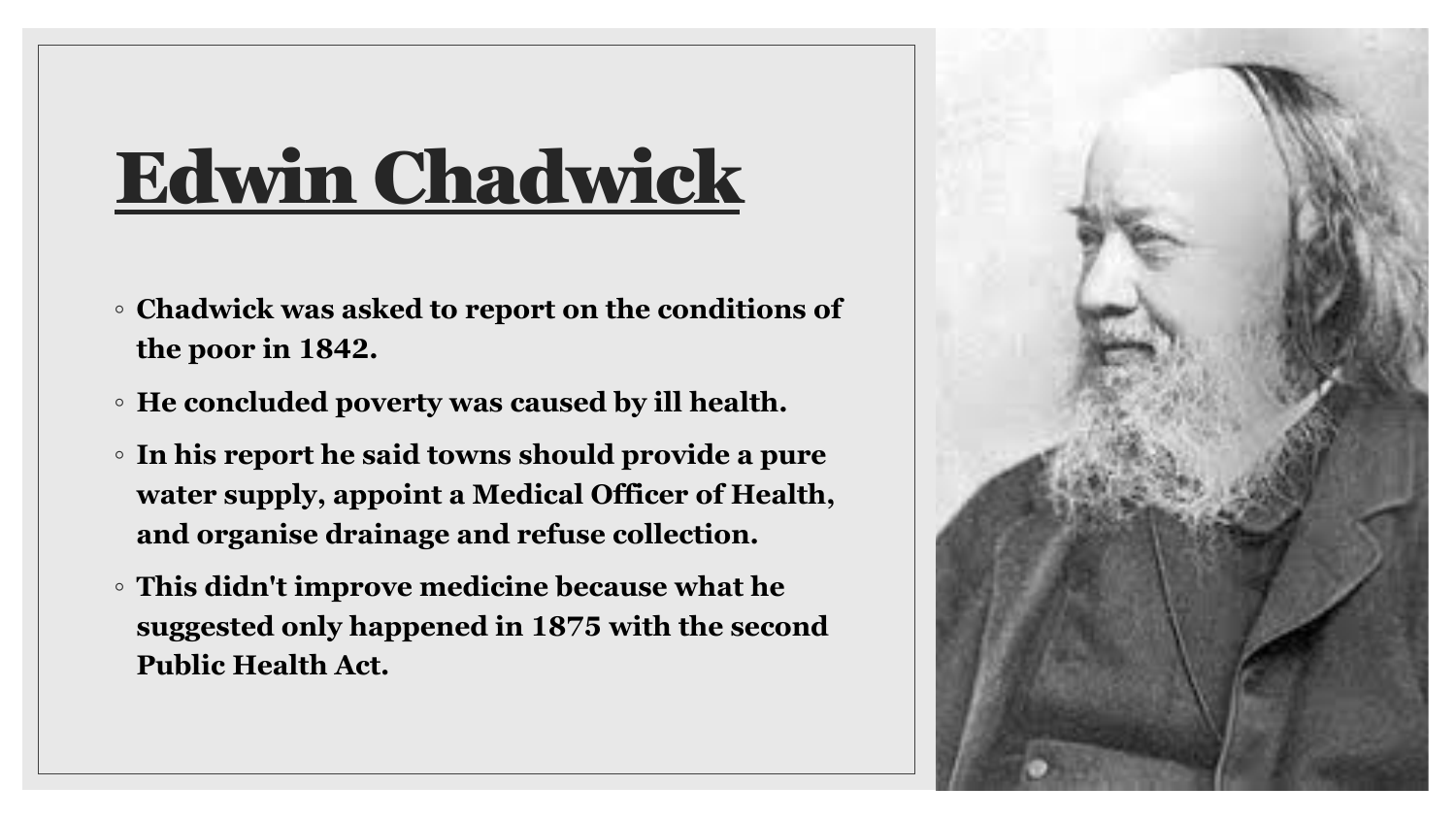#### James Simpson

- **Simpson discovered the first anaesthetic, chloroform, in 1847.**
- **Simpson liked to experiment with chemicals and in 1847 he was looking for an anaesthetic. He tried chloroform and it worked.**
- **This helped improve medicine because surgeries were no longer painful, so more people were okay with them.**

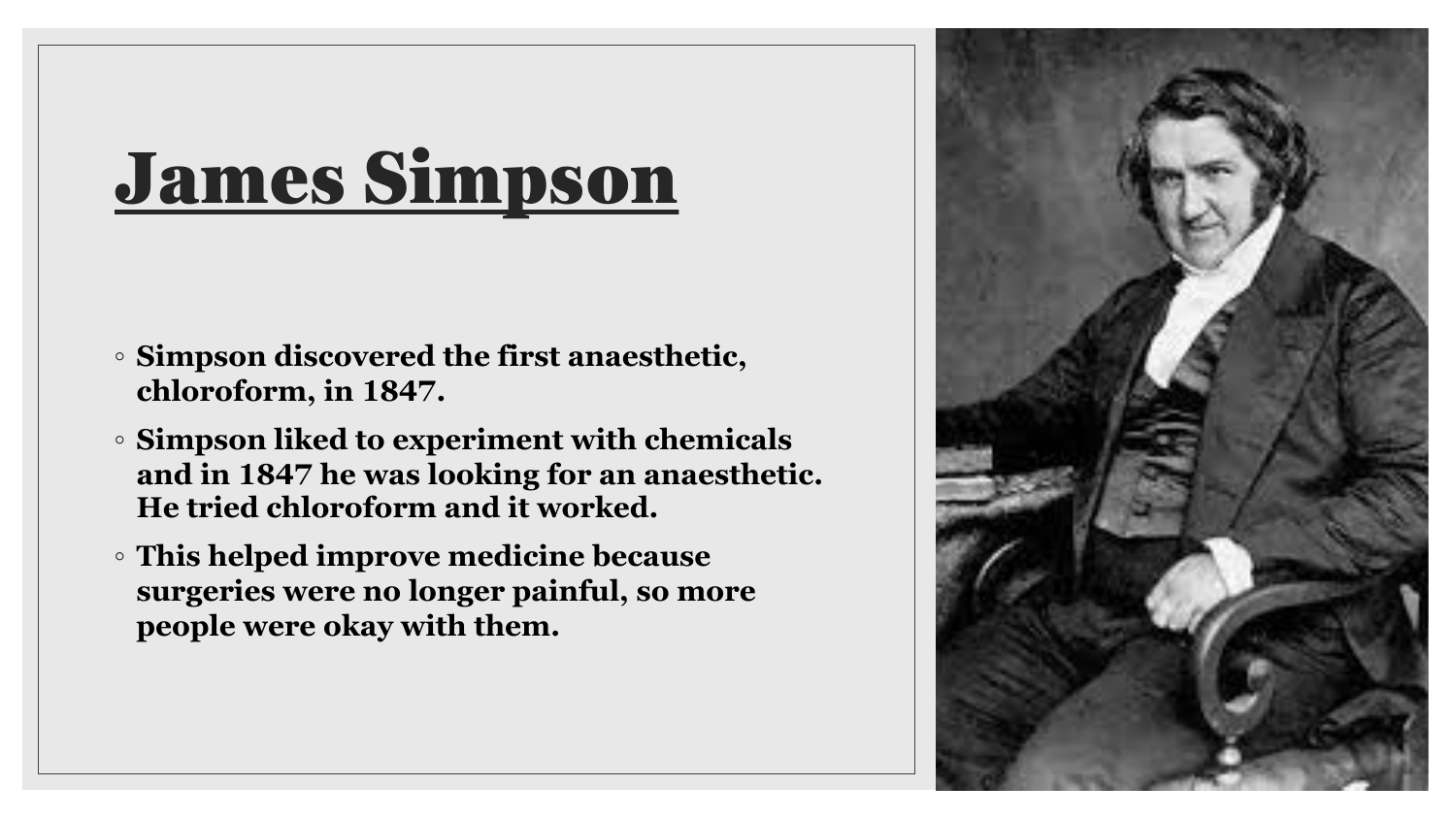### John Snow

- **Snow discovered a link between cholera and bad water in 1854.**
- **He interviewed people on Broad Street and created a map of where cholera struck.**
- **He saw that a local brewery didn't catch cholera as they didn't use the local water pump.**
- **So he removed the handle of the water pump and there were no more cholera outbreaks.**
- **This helped improve medicine because he stopped a huge disease from spreading.**

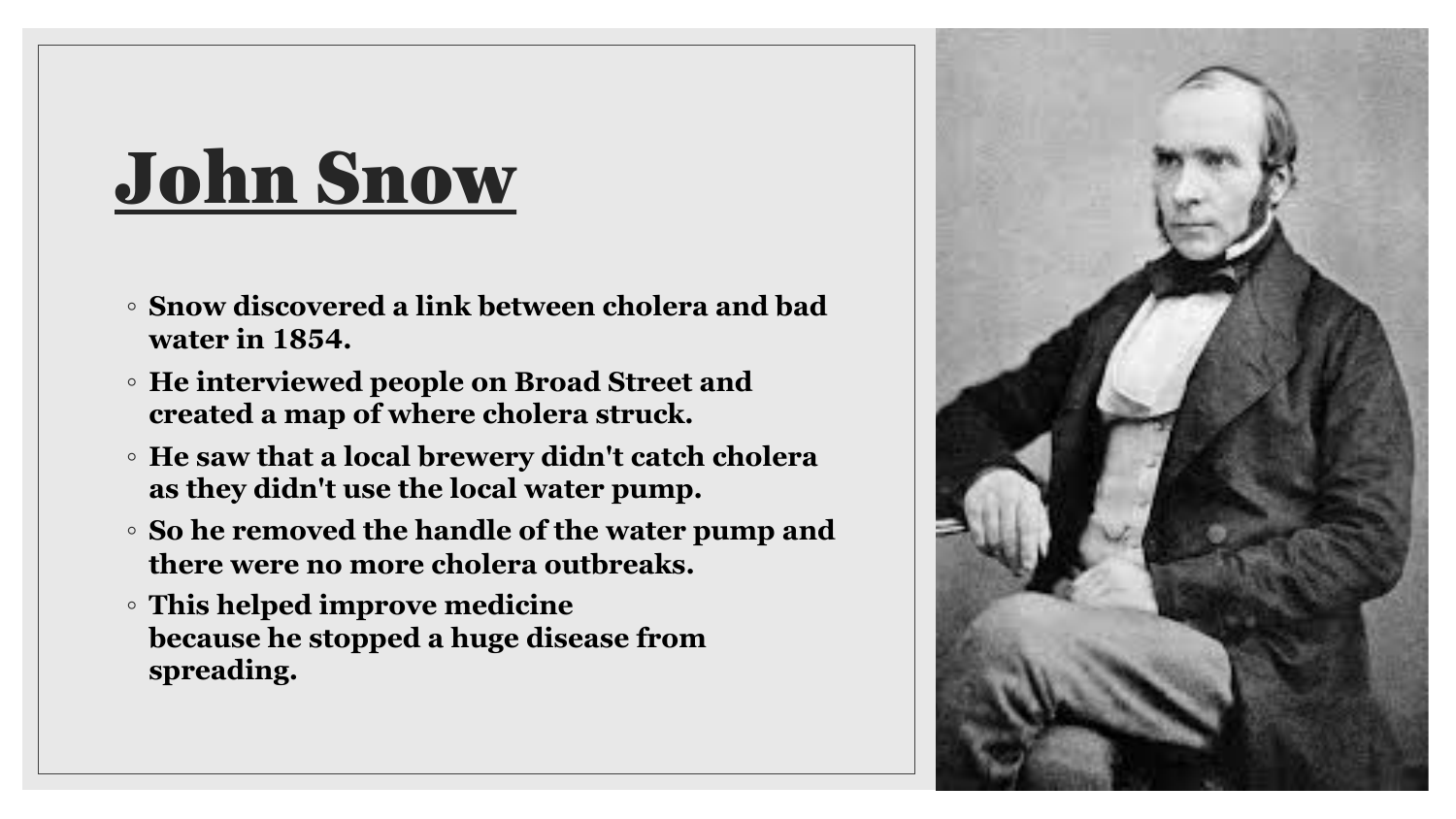#### Louis Pasteur

- **Pasteur discovered that germs caused disease and pasteurization in 1864. He also discovered how vaccines worked.**
- **He was asked to research why wine turned sour and he suggested boiling it will get rid of the bacteria and the sourness, pasteurization.**
- **Pasteur was studying germs and asked his assistant to seal some chicken cholera germs, but he forgot. When he came back, he gave it to chickens, but they didn't get the disease, so he gave hi other chicken cholera and they still didn't get it.**
- **Pasteur helped improve medicine because he discovered how vaccines worked.**

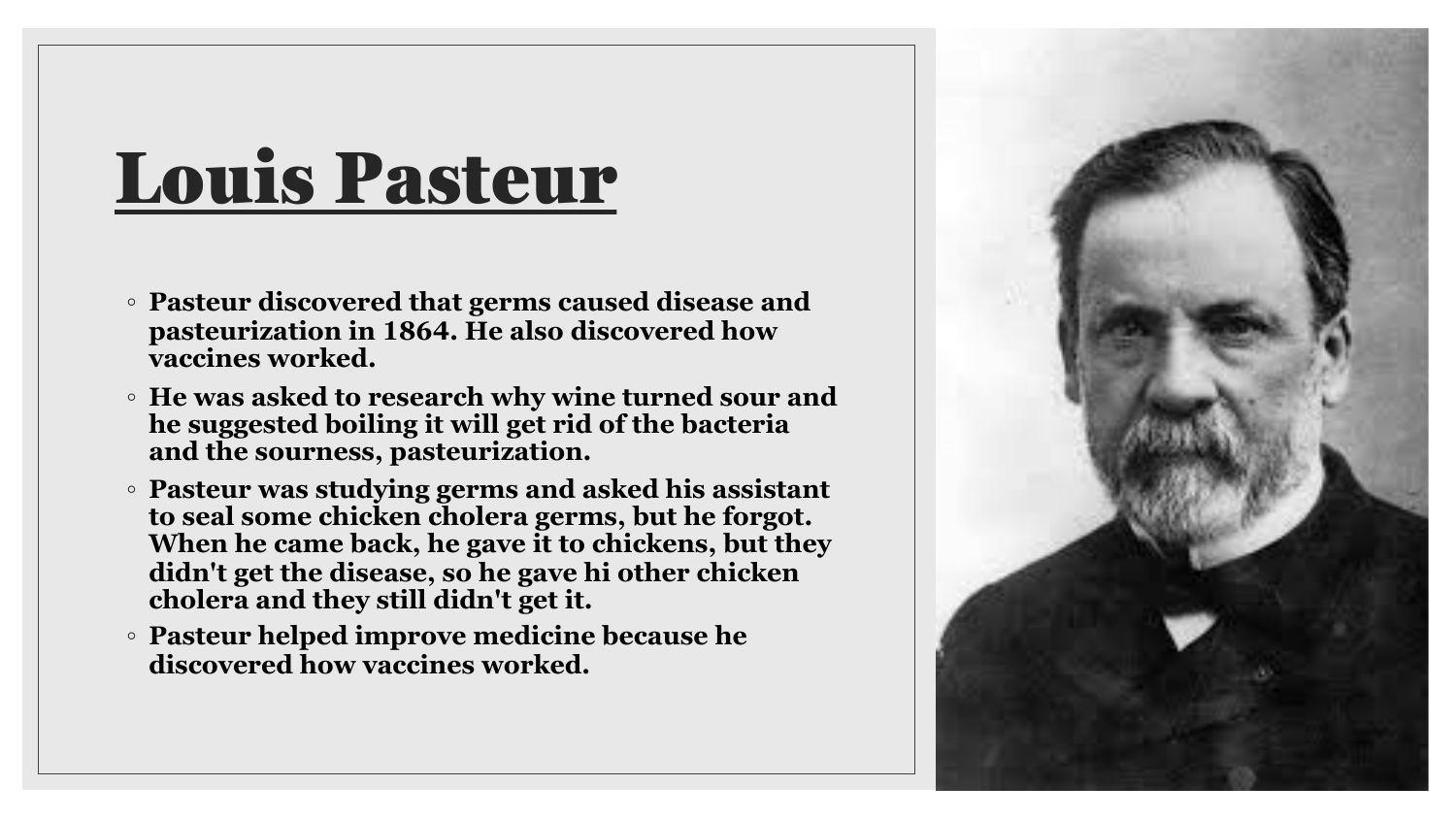# Joseph Bazalgette

- **Bazalgette designed the sewage system underneath London in 1866.**
- **At first his design was refused but after a few years it was finally accepted.**
- **His sewage system stopped waste from going into rivers water was taken from.**
- **Bazalgette helped improve medicine because he stopped the Great Stink and Cholera from spreading.**

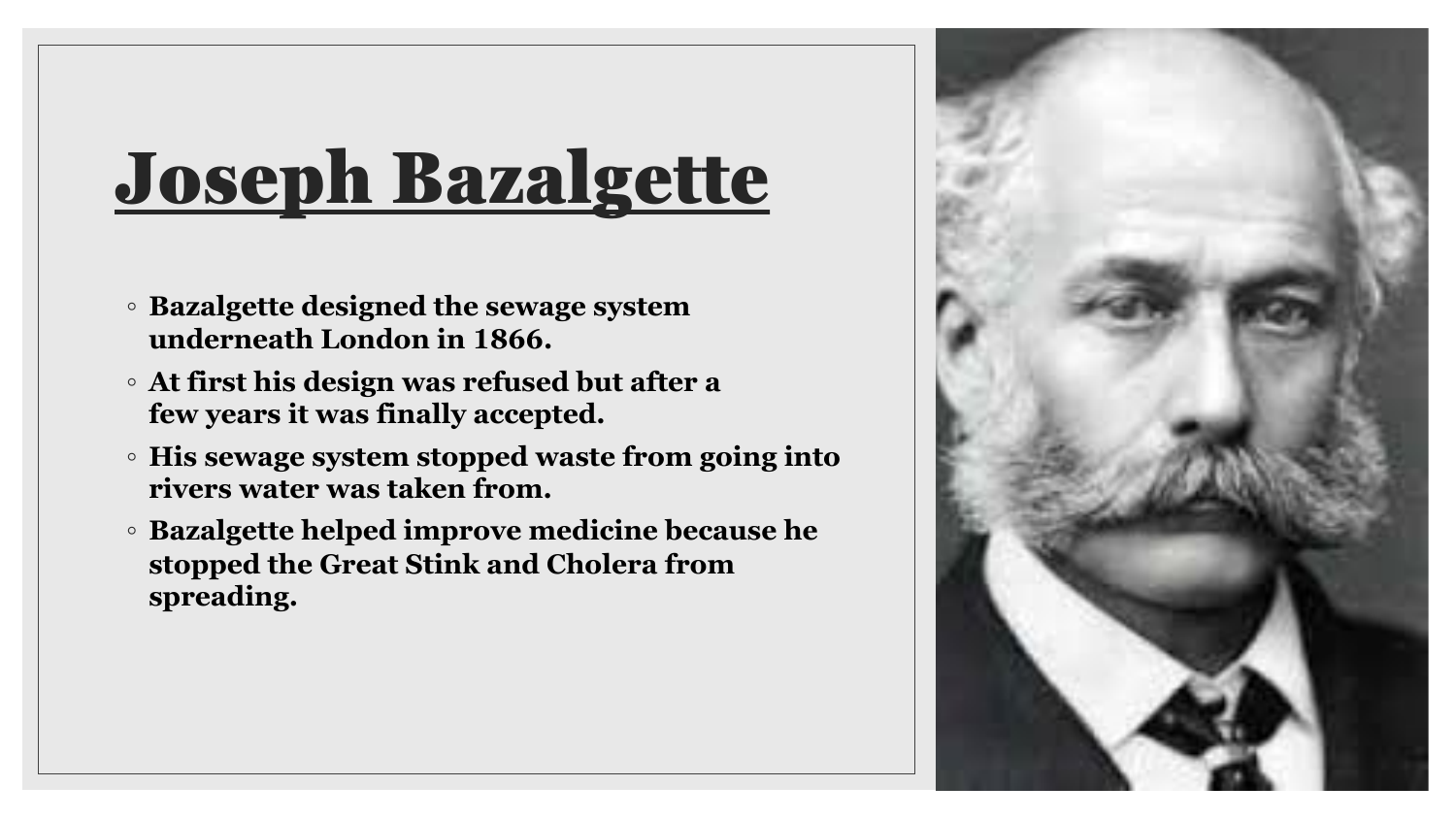# Florence Nightingale

- **Nightingale her methods of keeping the place where they were working clean, changed nursing.**
- **In 1854-1856 she nursed the injured in the Crimean War and her methods helped a lot.**
- **She still believed in miasma.**
- **When she came back to England, she created the first training school for nurses.**
- **She completely changed nurses' reputations.**
- **Nightingale helped improve medicine because hospitals were now cleaner, and nurses were trained.**

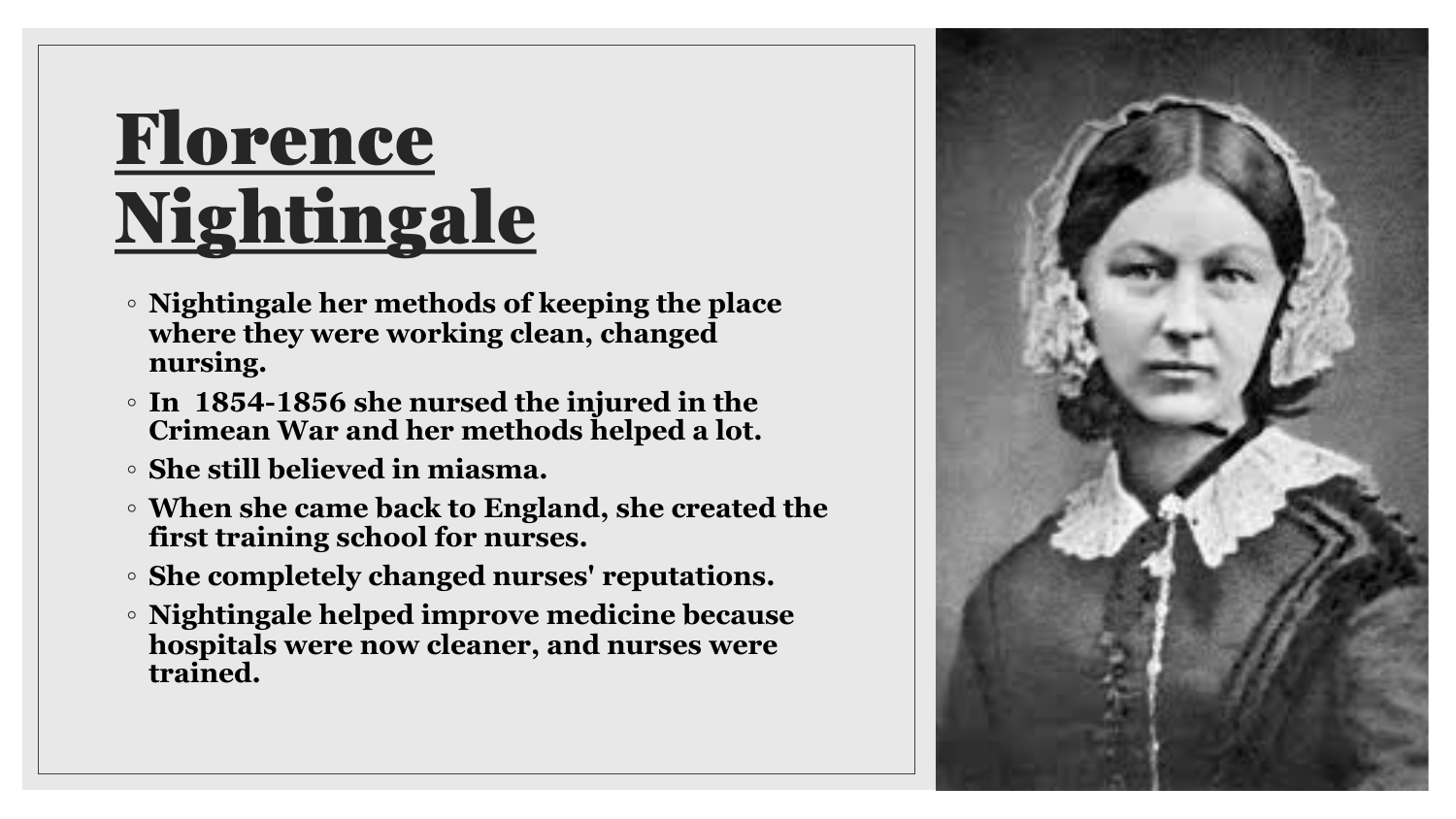#### Robert Koch

◦ **Koch created many vaccines and develop a way to dye bacteria, and he was the first to photograph bacteria.**

◦ **He created a vaccine for anthrax in 1876.**

◦ **He was always in competition with Pasteur because he's German and Pasteur is French.**

◦ **Koch helped improve medicine because he discovered many vaccines and he developed a way of seeing bacteria.**